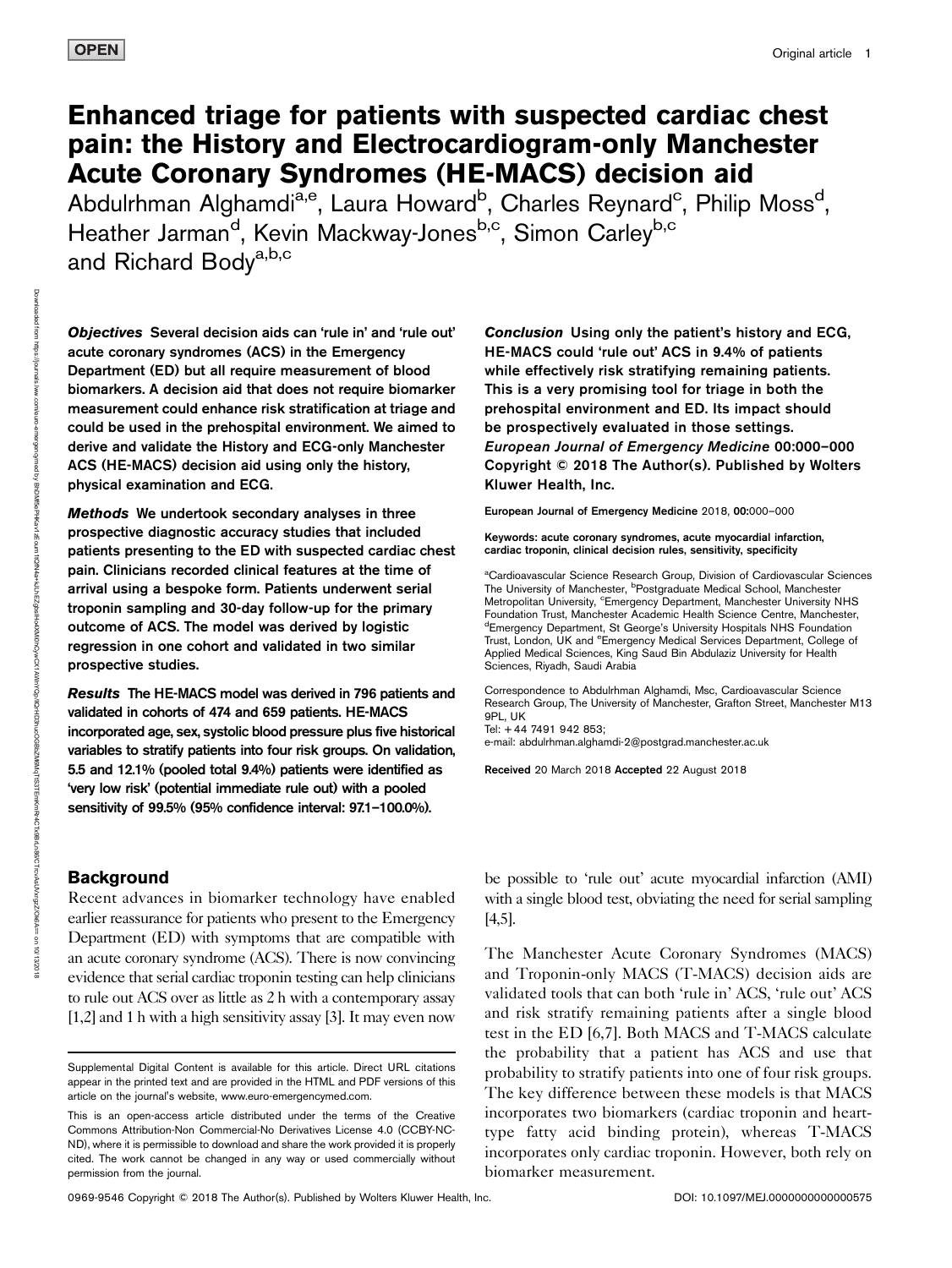In the prehospital environment and when patients arrive in the ED for triage, the ability to test biomarker concentrations is not usually available. A decision aid that can 'rule in', 'rule out' and accurately risk stratify patients with suspected ACS without requiring biomarker measurement would have substantial advantages in these settings. Our primary objective was to derive and externally validate a decision aid, called 'history and electrocardiogram MACS' (HE-MACS), to achieve this.

## Methods

## Design and setting

We undertook this work in three stages: a derivation study followed by two external validation studies. We elected not to pool data from the two validation studies because of the potential for important heterogeneity between the studies. The derivation study took place at Manchester Royal Infirmary (an inner city universityaffiliated hospital with a regional cardiology service); validation study took place at Stepping Hill Hospital, Stockport (a suburban community hospital) and validation study was the Bedside Evaluation of Sensitive Troponin study. This is a multicentre study incorporating an extensive programme of research. For this analysis, we included patients from Manchester Royal Infirmary and St George's NHS Trust, London, UK. Each of the three studies is a prospective diagnostic accuracy study. All analyses presented here are secondary analyses.

## **Participants**

In each study, we included adult patients presenting to the ED with suspected cardiac chest pain. We excluded patients with another medical condition necessitating hospital admission and those whose symptoms had occurred over 24 h (derivation study and validation study 1) or 12 h (validation study 2) prior to arrival. In validation study 2 we excluded patients who were diagnosed with ST-elevation myocardial infarction in the ED. Full details of the methodology for the derivation study and validation study 1 have previously been reported [6,7]. All patients provided written informed consent and the studies were approved by the National Research Ethics Service.

## Data collection and processing

Clinical data were recorded by the treating clinician in the ED using a bespoke case report form (Supplementary Appendix, Supplemental digital content 1, [http://links.](http://links.lww.com/EJEM/A229) [lww.com/EJEM/A229](http://links.lww.com/EJEM/A229)). ECGs were also interpreted by the treating clinician. All patients underwent serial cardiac troponin testing. In the derivation study and validation study 1, samples were drawn on arrival in the ED and 12 h after symptom onset. In validation study 2, samples were drawn on arrival and 3 h later. The troponin assays in use were cardiac troponin T (99th percentile 0.01 ng/ml, 10% coefficient of variation at 0.03 ng/ml, Roche Elecsys 4th generation; Roche Diagnostics, GmBH, Penzberg, Germany) in the derivation study and high sensitivity cardiac troponin T (99th percentile 14 ng/l, 10% coefficient of variation at 12 ng/l, Roche Elecsys 5th generation, Roche Diagnostics) in both validation studies. Patients were followed up after 30 days by telephone and chart review. If patients were persistently uncontactable we contacted their general practitioner.

## **Outcomes**

The primary outcome for this analysis was a diagnosis of ACS. Patients were considered to have ACS if they had AMI or a major adverse cardiac event (MACE) within 30 days. The diagnosis of AMI was adjudicated by two independent investigators with disagreements being resolved by discussion. AMI was defined in accordance with the universal definition of myocardial infarction, requiring a rise and/or fall of cardiac troponin with at least one concentration above the 99th percentile of the assay in conjunction with symptoms or signs compatible with myocardial ischaemia, ECG changes, imaging evidence of new loss of viable myocardium or angiographic identification of intracoronary thrombus [8]. MACE was defined as death (all cause), AMI or coronary revascularization (coronary artery bypass grafting or percutaneous coronary intervention) occurring within 30 days of presentation.

#### Statistical analysis

We derived HE-MACS by forward stepwise logistic regression. On the basis of previous work in the derivation study [6,9], variables that had been found to predict  $(P<0.05)$  the diagnosis of ACS on univariate analysis and that had good interobserver reliability  $(\kappa > 0.6)$  were considered for inclusion in the model [6]. We explored the relationship between age and the incidence of MACE by stratifying age into deciles and cross-tabulating this with the incidence of MACE. Having noted an approximately linear relationship, we considered age as a continuous variable in the model. Similarly, we explored the relationship between systolic blood pressure and the incidence of MACE. In this instance, we noted a markedly higher incidence of MACE in the bottom decile, which related to a cutoff set at  $\sim 100 \text{ mmHg}$ . We, therefore, considered systolic blood pressure as a dichotomous variable with a cutoff set at 100 mmHg. Calibration plots were created by stratifying the calculated probability of ACS (using HE-MACS) into deciles. The incidence of MACE was then plotted against the mean probability in each decile. The intercept and slope were calculated by linear regression using GraphPad Prism, version 5.04 (GraphPad Inc., La Jolla, California, USA).

Having derived the HE-MACS model, we then stratified patients into four risk groups, based on the decisions that are likely to be available to clinicians who would apply HE-MACS in practice: 'very low risk' (possible immediate 'rule out'), 'low risk' (potentially suitable for care in an ambulatory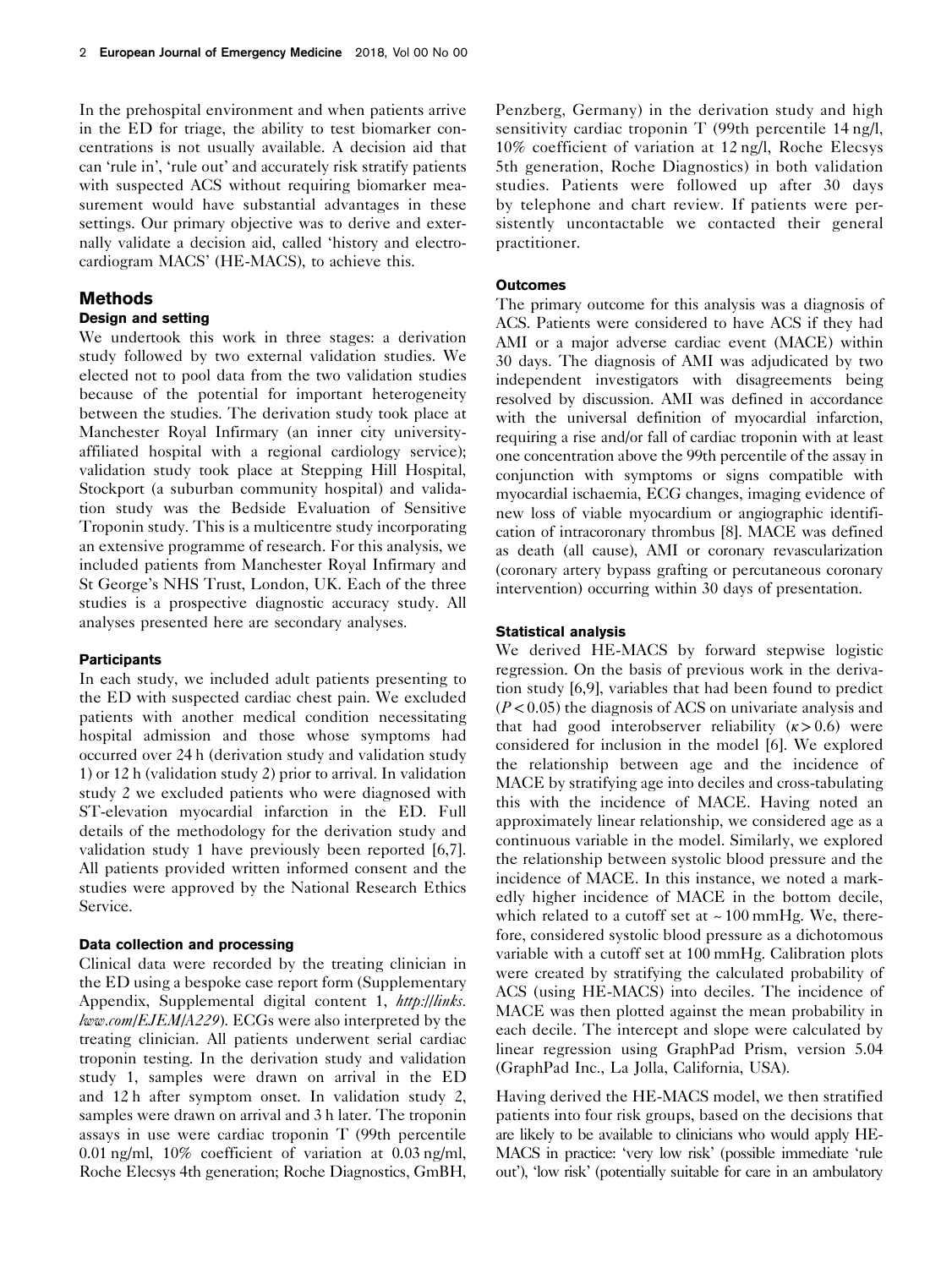environment), 'moderate risk' (potentially suitable for care in the ED environment) and 'high risk' (potentially 'rule in' ACS). The thresholds for assigning patients to the different risk groups were set by receiver operating characteristic (ROC) analysis. First, we calibrated the model to achieve 100% sensitivity for 'very low risk' versus all other categories. While 100% is not the minimum acceptable sensitivity, we aimed for optimum sensitivity in the derivation phase in the knowledge that sensitivity is likely to be lower on validation. For 'low risk' versus all other groups, we calibrated the model to achieve 90% sensitivity (roughly equivalent to a normal initial high sensitivity cardiac troponin T concentration [10]). Finally, we aimed to achieve a specificity of 95% for the high-risk group.

To evaluate diagnostic performance in each individual study, we calculated test characteristics with 95% confidence intervals (CIs) and calculated the area under the ROC curve using the nonparametric method. We then calculated pooled sensitivity, specificity and likelihood ratios using the DerSimonian Laird (random effects) model. We used a  $\chi^2$ -test to test for statistical heterogeneity between studies. The proportions of patients identified as being at 'very low risk' in each validation study were aggregated to yield the pooled proportion.

Statistical analyses were undertaken using SPSS, version 23.0 (SPSS Inc., Chicago, Illinois, USA) except for (a) calculation of test characteristics, for which we used MedCalc, version 13.1.2.0 (MedCalc Software, Mariakerke, Belgium); and (b) and diagnostic meta-analysis, for which we used Meta-Disc [11]. To calculate the lower bound of the 95% CI when the negative predictive value (NPV) was 100% we used the epi.stats package in R, version 3.5.0 (University of Auckland, Auckland, New Zealand). As this work is a secondary analysis, we did not undertake a sample size calculation specific to the derivation and validation of HE-MACS. However, the derivation cohort had been powered to derive a decision rule with 15 predictors, assuming a 20% prevalence of ACS with 5% loss to follow-up, requiring a total of 790 participants.

## **Results**

We included 796 patients in the derivation study. A total of 153 (19.2%) patients had prevalent AMI. After 30 days, a total of 118 (14.8%) patients had undergone coronary revascularization, seven (0.9%) had died (all of which had an adjudicated initial diagnosis of AMI) and two (0.3%) had incident AMI. Thus, a total of 179 (22.5%) patients had ACS (either prevalent AMI or at least one incident MACE within 30 days). In validation study 1, we included 474 patients of which 80 (16.9%) had AMI and 93 (19.6%) had ACS. In validation study 2, there were 659 participants including 74 (11.2%) with AMI and 91 (13.8%) with ACS. Follow-up was complete to 30 days in each study. A participant flow diagram is shown in Fig. 1. Baseline characteristics of participants in each study are shown in Table 1.

The HE-MACS model we derived incorporated eight variables, as shown in Table 2. This model had an area under the ROC curve of 0.82 (95% CI: 0.78–0.86).

Fig. 1



Participant flow diagram for the derivation and validation studies. AMI, acute myocardial infarction.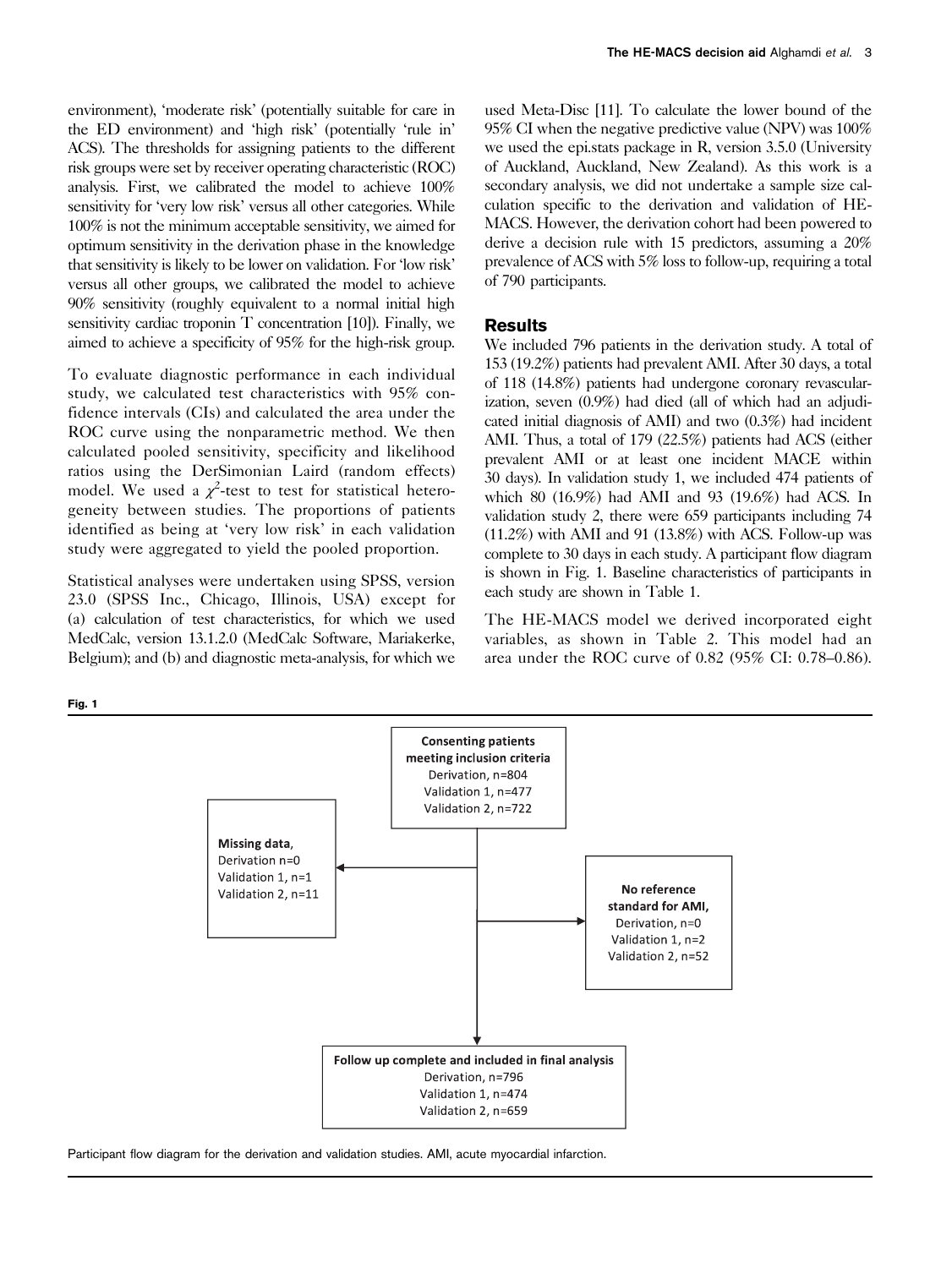Table 1 Baseline characteristics of included patients

|                                         | Derivation study<br>$(n=796)$ $[n (%)]$ | Validation study 1<br>$(n=474)$ $[n (%)]$ | Validation study 2<br>$(n=659)$ $[n (%)]$ |
|-----------------------------------------|-----------------------------------------|-------------------------------------------|-------------------------------------------|
| Age [mean (SD)]<br>(years)              | 58.9 (14.2)                             | 63.6 (15.7)                               | 56.2 (15.2)                               |
| Men                                     | 481 (60.4)                              | 277 (58.4)                                | 402 (61.0)                                |
| Previous<br>myocardial<br>infarction    | 195 (24.5)                              | 141 (29.7)                                | 168 (25.5)                                |
| Previous angina                         | 258 (32.4)                              | 188 (39.7)                                | 178 (27.0)                                |
| Hypertension                            | 399 (50.1)                              | 199 (42.0)                                | 178 (27.0)                                |
| Hyperlipidaemia                         | 379 (47.6)                              | 191 (40.3)                                | 253 (38.4)                                |
| Diabetes mellitus                       | 141 (17.7)                              | 80 (16.9)                                 | 132 (20.1)                                |
| Current smoking                         | 247 (31.0)                              | 100(21.1)                                 | 145 (22.0)                                |
| Acute ECG<br>ischaemia                  | 227 (28.5)                              | 108 (22.8)                                | 56 (8.5)                                  |
| Time from<br>symptom onset<br>$<$ 3 $h$ | 303(38.1)                               | 218 (46.2)                                | 376 (56.8)                                |

Table 2 Derivation of the HE-MACS model by logistic regression

| Variables                                          | $\beta$ Coefficient | Odds ratio (95% CI)    |
|----------------------------------------------------|---------------------|------------------------|
| Sweating observed (a)                              | 1.426               | $4.2(2.4 - 7.3)$       |
| Acute ECG ischaemia (b) <sup>a</sup>               | 1.838               | $6.3(4.2 - 9.5)$       |
| Pain radiating to the right arm or<br>shoulder (c) | 0.734               | $2.1(1.2 - 3.7)$       |
| Vomiting associated with pain (d)                  | 0.996               | $2.7(1.4-5.3)$         |
| Systolic blood pressure <100 mmHq<br>(e)           | 1.353               | $3.9(1.4 - 10.3)$      |
| Current tobacco smoker (f)                         | 0.675               | $2.0(1.3-3.1)$         |
| Age $(q)$                                          | 0.024               | 1.03 $(1.01 - 1.04)^b$ |
| Male sex $(h)$                                     | 0.462               | $1.6(1.0-2.5)$         |
| Constant                                           | $-4.416$            | NA                     |

ACS, acute coronary syndrome; CI, confidence interval; HE-MACS, History and Electrocardiogram-only Manchester Acute Coronary Syndromes.

The probability of ACS can be calculated from this model as follows: prob-Electrocardiogram-only Manchester Acute Coronary Syndromes.<br>The probability of ACS can be calculated from this model as follows: probability =  $1/1 + e^{- (1.426a + 1.838b + 0.734c + 0.996d + 1.353e + 0.675f + 0.024g + 0.462h - 4.416)}$ 

For dichotomous variables, a value of '1' is assigned if the characteristic is present and '0' if absent.

<sup>a</sup>The ECGs were interpreted by the treating clinician. We deliberately left this variable a little subjective, thus allowing clinicians to have some freedom in their interpretation of the ECG. Acute ischaemia included ST-deviation and abnormal T inversion, but those with fixed changes that were not known to be old could have been coded as having no 'acute ischaemia'.

**bOdds** ratio for a 1-year increase in age.

We used the ROC analysis to stratify patients into four risk groups, as detailed in the Supplementary Appendix (Supplemental digital content 1, [http://links.lww.com/](http://links.lww.com/EJEM/A229) [EJEM/A229](http://links.lww.com/EJEM/A229)). The model was well calibrated with a slope of 0.99 and intercept 0.0027. A calibration plot is available in the Supplementary Appendix (Supplemental digital content 1, <http://links.lww.com/EJEM/A229>). The proportion of patients assigned to each risk group and the number of AMI and ACS in each group are shown in Table 3.

The test characteristics of the model in the validation studies are shown in Table 4, together with pooled estimates of sensitivity and specificity. The areas under the ROC curves in the validation studies were 0.78 (95% CI: 0.73–0.83) and 0.73 (95% CI: 0.67–0.78) respectively. Calibration plots are shown in the Supplementary Appendix (Supplemental digital content 1, [http://links.lww.](http://links.lww.com/EJEM/A229) [com/EJEM/A229](http://links.lww.com/EJEM/A229)). There was no evidence of between-study heterogeneity for the sensitivity of HE-MACS ( $P=0.24$ ,  $I^2$ : 27.6%), but there was evidence of heterogeneity for specificity ( $P < 0.001$ ,  $I^2$ : 92.2%). In the validation studies, the total proportion 'ruled out' would have been 5.5% in validation study 1 and 12.1% in validation study 2) with one missed ACS. The one patient missed had an adjudicated diagnosis of AMI. This 30-year-old male presented with a typical chest pain and had high-sensitive cardiac troponin T concentrations of 198 and 316 ng/l. Although that patient was assigned an adjudicated diagnosis of AMI, subsequent cardiac magnetic resonance imaging was consistent with a diagnosis of myocarditis, which was the final diagnosis assigned by the patient's clinical team.

## **Discussion**

We have successfully derived and externally validated a decision aid that could 'rule out' ACS in 9.4% of patients using only the history and ECG with high NPV. The HE-MACS can also be used to effectively risk stratify the remaining patients. To our knowledge, there are currently no similar validated tools that can achieve this without biomarker testing, which requires the availability of laboratory equipment. This special and unique feature, therefore, opens up a number of important opportunities to apply HE-MACS more widely than the original MACS and T-MACS models.

First, HE-MACS could be used at triage when patients first arrive in the ED. Achieving rapid 'rule-out' for patients soon after arrival, without biomarker evaluation, could help to alleviate the growing pressures faced by crowded EDs, and accurately assign patients triage category (i.e. time to be seen by a clinician).

Second, the algorithm could be used in the prehospital environment. To date, the requirement to measure biomarker concentrations has been an important barrier to the implementation of rapid 'rule-out' strategies in this field. One potential solution would be to implement a point of care biomarker testing. However, the ability to 'rule out' ACS without any biomarker measurement would be cheaper, easier to implement and would facilitate more rapid decisions. Finally, the algorithm could be used in settings where blood testing is not available, such as in primary care. This is often the first medical contact for patients with chest pain and a high percentage of those patients are referred to the ED [12]. Thus, HE-MACS could help to avoid unnecessary ED referrals and immediately rule out ACS in those settings.

To our knowledge, there are no comparable triage tools for use in patients with suspected ACS that do not involve the use of biomarkers and that have used adjudicated outcomes with contemporary reference standards. A systematic review from 2016 found no similar triage tools from the era of cardiac troponin testing that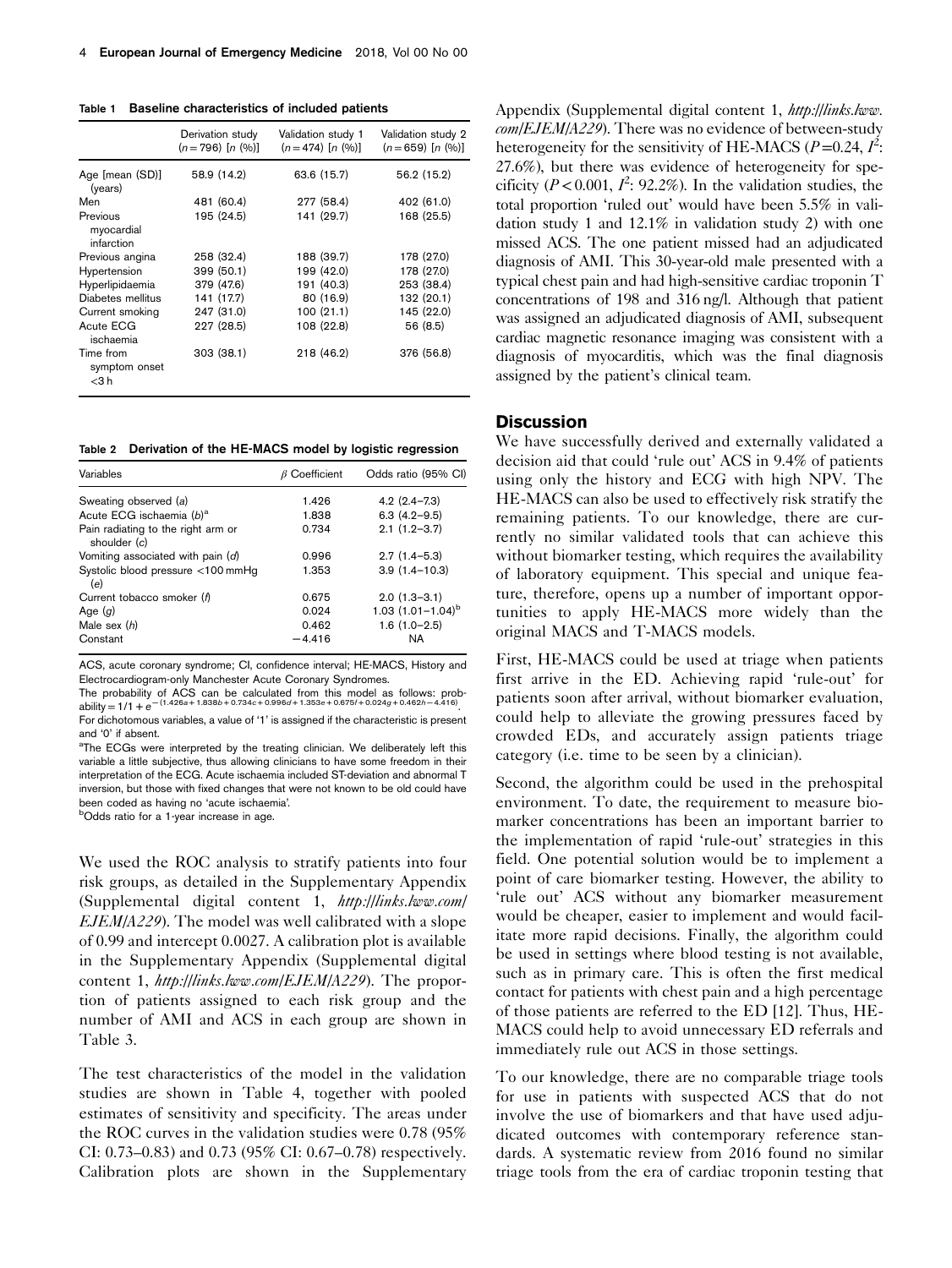Table 3 Proportion of patients with ACS and prevalent AMI in the four risk groups for the HE-MACS decision aid in each cohort

|                          | Very low risk $[n (%)]$ | Low risk $[n (%)]$ | Moderate risk $[n (%)]$ | High risk $[n (%)]$ |
|--------------------------|-------------------------|--------------------|-------------------------|---------------------|
| Derivation               |                         |                    |                         |                     |
| Total number of patients | 44 (5.5)                | 187 (23.5)         | 455 (57.2)              | 110 (13.8)          |
| Patients with ACS        | 0(0.0)                  | 14 (7.5)           | 86 (18.9)               | 79 (71.8)           |
| Patients with AMI        | 0(0.0)                  | 9(4.8)             | 69 (15.2)               | 75 (68.2)           |
| Validation study 1       |                         |                    |                         |                     |
| Total number of patients | 26(5.5)                 | 93 (19.6)          | 311(65.6)               | 44 (9.3)            |
| Patients with ACS        | 0(0.0)                  | 3(3.2)             | 67(21.5)                | 23(52.3)            |
| Patients with AMI        | 0(0.0)                  | 2(2.2)             | 56 (18.0)               | 22(50.0)            |
| Validation study 2       |                         |                    |                         |                     |
| Total number of patients | 80(12.1)                | 183 (27.8)         | 376 (57.1)              | 20(3.0)             |
| Patients with ACS        | 1(1.3)                  | 14(7.7)            | 64 (17.0)               | 12 (60.0)           |
| Patients with AMI        | 1(1.3)                  | 11(6.0)            | 51 (13.6)               | 11 (55.0)           |

ACS, acute coronary syndrome; AMI, acute myocardial infarction; CI, confidence interval; HE-MACS, History and Electrocardiogram-only Manchester Acute Coronary **Syndromes** 

Table 4 Test characteristics of HE-MACS as a 'rule out' tool in the validation studies

|                     | Validation study 1    | Validation study 2      |
|---------------------|-----------------------|-------------------------|
| $n, \%$ 'ruled out' | $26, 5.5$ $(3.6-8.0)$ | $80, 12.1 (9.6 - 15.1)$ |
| Sensitivity         | 100.0 (96.1-100.0)    | 98.9 (94.0-100.0)       |
| Specificity         | $6.8(4.5-9.8)$        | 13.9 (11.2-17.0)        |
| <b>PPV</b>          | 20.9 (20.3-21.2)      | $15.5(15.0 - 16.1)$     |
| <b>NPV</b>          | 100.0 (86.8-100)      | 98.8 (91.8-99.8)        |
| $LR +$              | $1.07(1.04 - 1.10)$   | $1.15(1.10 - 1.20)$     |
| $LR -$              | $0.00$ (NA)           | $0.08$ $(0.01 - 0.56)$  |

The test characteristics of the model in the validation studies (i.e. 'very low risk' versus all other risk groups; 95% confidence intervals in parentheses). Figures are for the primary outcome of ACS.

ACS, acute coronary syndrome; HE-MACS, History and Electrocardiogram-only Manchester Acute Coronary Syndromes; LR + , positive likelihood ratio; LR <sup>−</sup> , negative likelihood ration; NPV, negative predictive value; PPV, positive predictive value.

have been validated in the emergency setting [13]. Another systematic review, from 2013, which focused on clinical prediction models for use in the prehospital setting, identified five relevant studies but none have been validated to 'rule out' ACS without biomarker testing and based on contemporary reference standards [14].

The volume of previous work in this field highlights the clinical demand for a validated tool that could be used to rapidly 'rule out' ACS without biomarker testing. It also demonstrates the importance of our current findings. We have derived and externally validated a decision aid that could be rapidly applied either in the prehospital environment or upon patient arrival in the ED. Its use could obviate the need for further investigation in 9.4% of patients. While this may appear to be a modest proportion of the overall total, it is worth noting that chest pain is one of the most common reasons for emergency ambulance calls and the most common reason for emergency hospital admission. The overall impact of reducing unnecessary transport to the hospital or facilitating rapid discharge from ED triage for these patients is therefore likely to be substantial.

It is now possible to measure cardiac biomarkers using portable devices with a turnaround time of 10–15 min. If such a technology is successfully validated in the

prehospital environment, for example, alongside a validated risk score [15], and if the effectiveness of such technology is greater than the HE-MACS algorithm derived here, then the algorithm presented here may have limited applicability. However, the advantage of the algorithm presented here is that it does not require any biomarker testing with its associated costs, and could therefore be used even when such technology is not available.

## Limitations

It is important to acknowledge that the HE-MACS model has been derived and validated in secondary analyses of prospectively collected data. All of the clinical data, for example, ECG interpretation, were recorded based on the interpretation of emergency physicians. Also, having HE-MACS derived and validated from different populations result in different rule out proportions. In addition, having a wide confidence interval in the validation study 2 (91.8–99.8) for the NPV could indicate that one of 10 patients could be missed. Before clinical implementation, therefore, we must evaluate HE-MACS in the settings in which it is likely to have the most impact, including the prehospital field and ED triage or other. To do this, we must, therefore, determine the feasibility of applying the model when used by paramedics and ED triage nurses, and determine whether diagnostic accuracy is maintained.

We did not include pain severity as a potential predictor in this work, as these data were not collected during the derivation study. However, previous work from validation study 1 has shown that pain severity is poorly predictive of AMI [16].

## Conclusion

We have derived and validated the HE-MACS clinical decision aid that could be used to rapidly risk stratify patients with suspected cardiac chest pain without requiring biomarker evaluation. Importantly, this model could allow ACS to be rapidly 'ruled out' in 9.4% of patients with high sensitivity and NPV. We must now